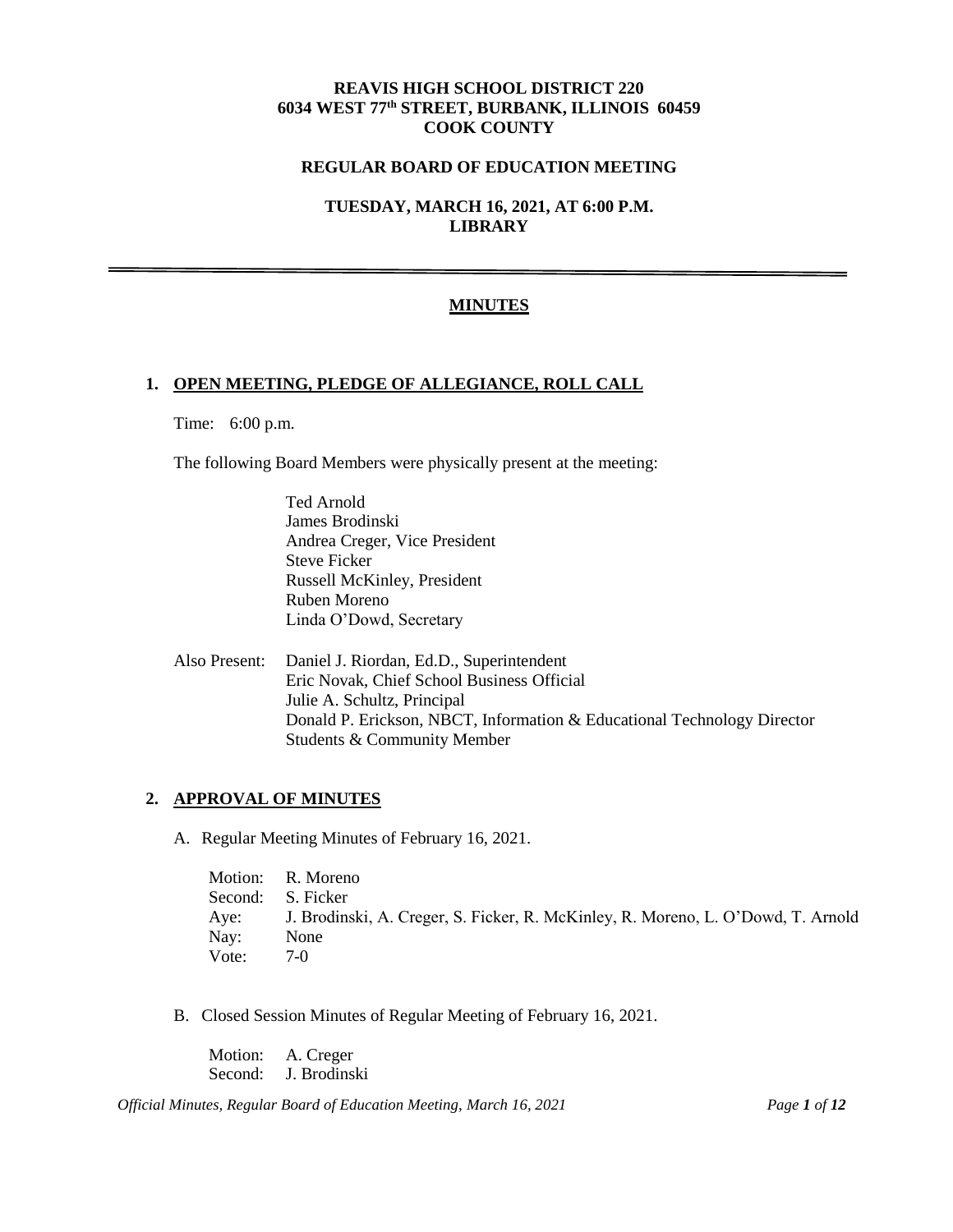Aye: A. Creger, S. Ficker, R. McKinley, R. Moreno, L. O'Dowd, T. Arnold, J. Brodinski Nay: None Vote: 7-0

C. Special Meeting Minutes of February 23, 2021.

Motion: L. O'Dowd Second: R. McKinley Aye: S. Ficker, R. McKinley, R. Moreno, L. O'Dowd, T. Arnold, J. Brodinski, A. Creger Nay: None Vote: 7-0

D. Closed Session Minutes of Special Meeting of February 23, 2021.

Motion: R. Moreno Second: S. Ficker Aye: R. McKinley, R. Moreno, L. O'Dowd, T. Arnold, J. Brodinski, A. Creger, S. Ficker Nay: None Vote: 7-0

E. Special Meeting Minutes of March 9, 2021.

Motion: A. Creger Second: R. McKinley Aye: R. Moreno, L. O'Dowd, T. Arnold, J. Brodinski, A. Creger, S. Ficker, R. McKinley Nay: None Vote: 7-0

F. Closed Session Minutes of Special Meeting of March 9, 2021.

Motion: L. O'Dowd Second: R. Moreno Aye: L. O'Dowd, T. Arnold, J. Brodinski, A. Creger, S. Ficker, R. McKinley, R. Moreno Nay: None Vote: 7-0

G. Minutes of Public Hearing held on February 16, 2021.

Motion: S. Ficker Second: J. Brodinski Aye: T. Arnold, J. Brodinski, A. Creger, S. Ficker, R. McKinley, R. Moreno, L. O'Dowd Nay: None Vote: 7-0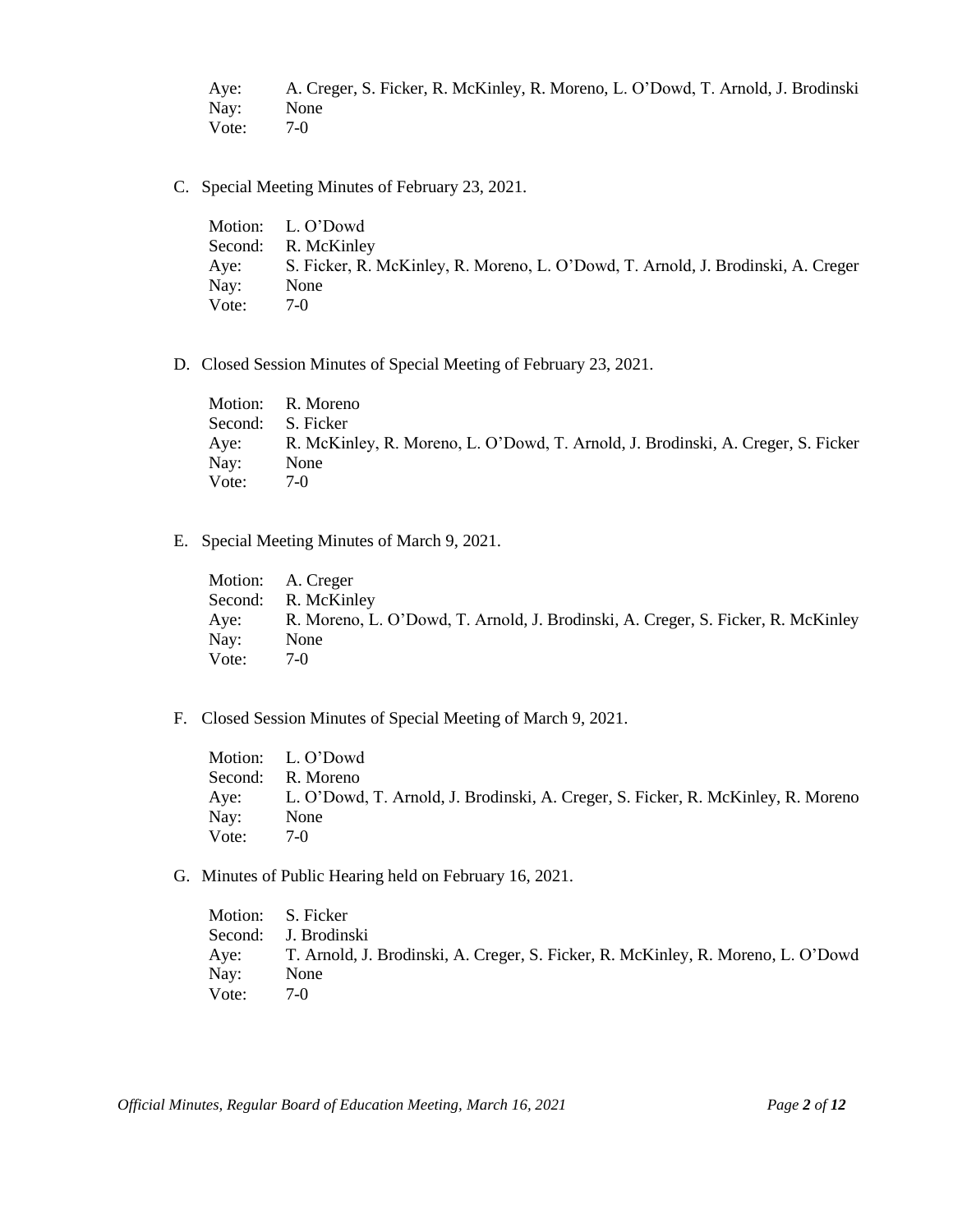# **3. AUDIENCE PARTICIPATION**

Dr. James Gunnell, AERO Executive Director, was present at the meeting to publicly acknowledge and thank the Board, Dr. Riordan and administration for the support shown to AERO in the last 12 months. Reavis included AERO staff in the on-site Covid vaccinations and provided space for AERO to hold their board meetings. Dr. Gunnell also thanked the maintenance department for snow removal during the recent storm that allowed the AERO students to safely exit busses and gave employees space to park. Dr. Gunnell stated running a cooperative during a regular school year presents logistical challenges but this year with the pandemic has been new territory for everyone. Reavis food service provided lunches when needed for students when food was not available in other buildings. Dr. Gunnell shared that he is thankful to be a part of the Reavis community. Dr. Riordan stated the feeling is mutual and added his thanks to the maintenance department at Reavis for also keeping the grounds at the new AERO property maintained.

Dr. Riordan added that whenever Reavis has an issue with Special Education Dr. Gunnell has been a great resource. For those that may not know, Dr. Gunnell worked for the state board for several years. If there is an expert in the state of Illinois for Special Education, Dr. Gunnell is high on that list.

# **4. COMMUNITY USE OF FACILITIES**

A. Approved request by *Burbank National Little League* to use the North Gym for softball practice on Wednesdays, March 10, 2021 through April, 14, 2021.

Motion: L. O'Dowd Second: S. Ficker

Dr. Riordan commented that having use of facility requests on the agenda is a good sign that things are slowly returning to normal. All safety protocols will still be expected to be followed.

Aye: J. Brodinski, A. Creger, S. Ficker, R. McKinley, R. Moreno, L. O'Dowd, T. Arnold Nay: None Vote: 7-0

B. Approved request by *Cobras Baseball Club* to use the North Gym for conditioning and hitting on Mondays, March 15, 2021 through April, 12, 2021 from 6:30 p.m. to 8:30 p.m.

Motion: J. Brodinski Second: S. Ficker Aye: A. Creger, S. Ficker, R. McKinley, R. Moreno, L. O'Dowd, T. Arnold, J. Brodinski Nay: None Vote: 7-0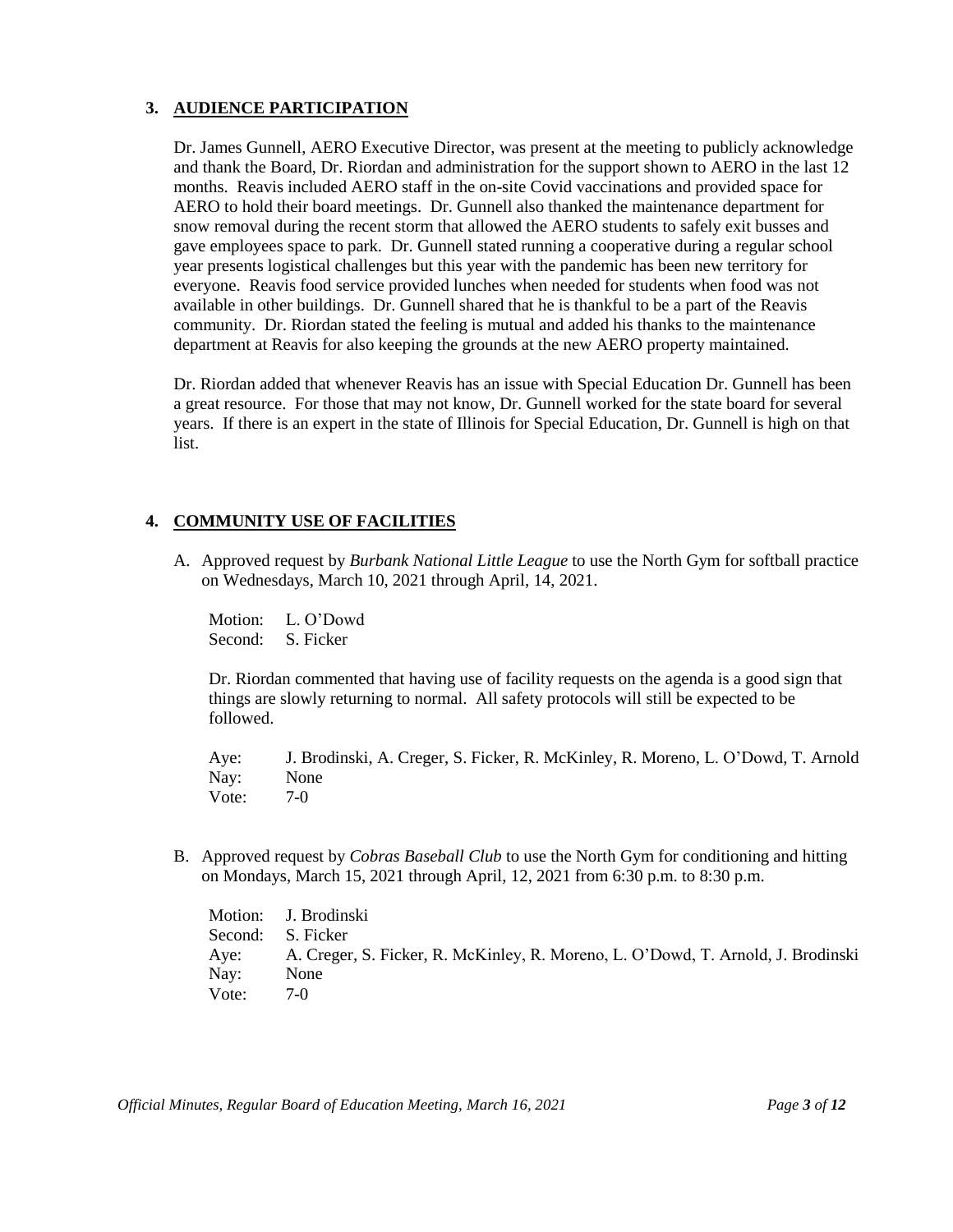C. Approved request by *Burbank Bulldogs FC* to use soccer fields for games and practices, Monday -Saturday, March 22, 2021 through June 14, 2021.

Motion: A. Creger Second: L. O'Dowd Aye: S. Ficker, R. McKinley, R. Moreno, L. O'Dowd, T. Arnold, J. Brodinski, A. Creger Nay: None Vote: 7-0

D. Approved request by *Sporting Club Miners* to use soccer fields for soccer games and practices on various days, April 5, 2021 through June 12, 2021.

Motion: R. Moreno Second: S. Ficker

Dr. Riordan stated that this is a new organization that is a break-off of the Burbank Bulldogs. Dr. Riordan reminded that Reavis teams and organizations always are the priority for use of facilities over any club or outside organization.

Aye: R. McKinley, R. Moreno, L. O'Dowd, T. Arnold, J. Brodinski, A. Creger, S. Ficker Nay: None Vote: 7-0

## **5. FISCAL MANAGEMENT**

A. Financial Statements dated February 28, 2021.

Motion: J. Brodinski Second: R. Moreno Aye: R. Moreno, L. O'Dowd, T. Arnold, J. Brodinski, A. Creger, S. Ficker, R. McKinley Nay: None Vote: 7-0

B. Payment of Bills for the month of March, 2021.

Motion: L. O'Dowd Second: A. Creger Aye: L. O'Dowd, T. Arnold, J. Brodinski, A. Creger, S. Ficker, R. McKinley, R. Moreno Nay: None Vote: 7-0

## **6. TRAVEL**

There were no *Travel Requests* at this meeting.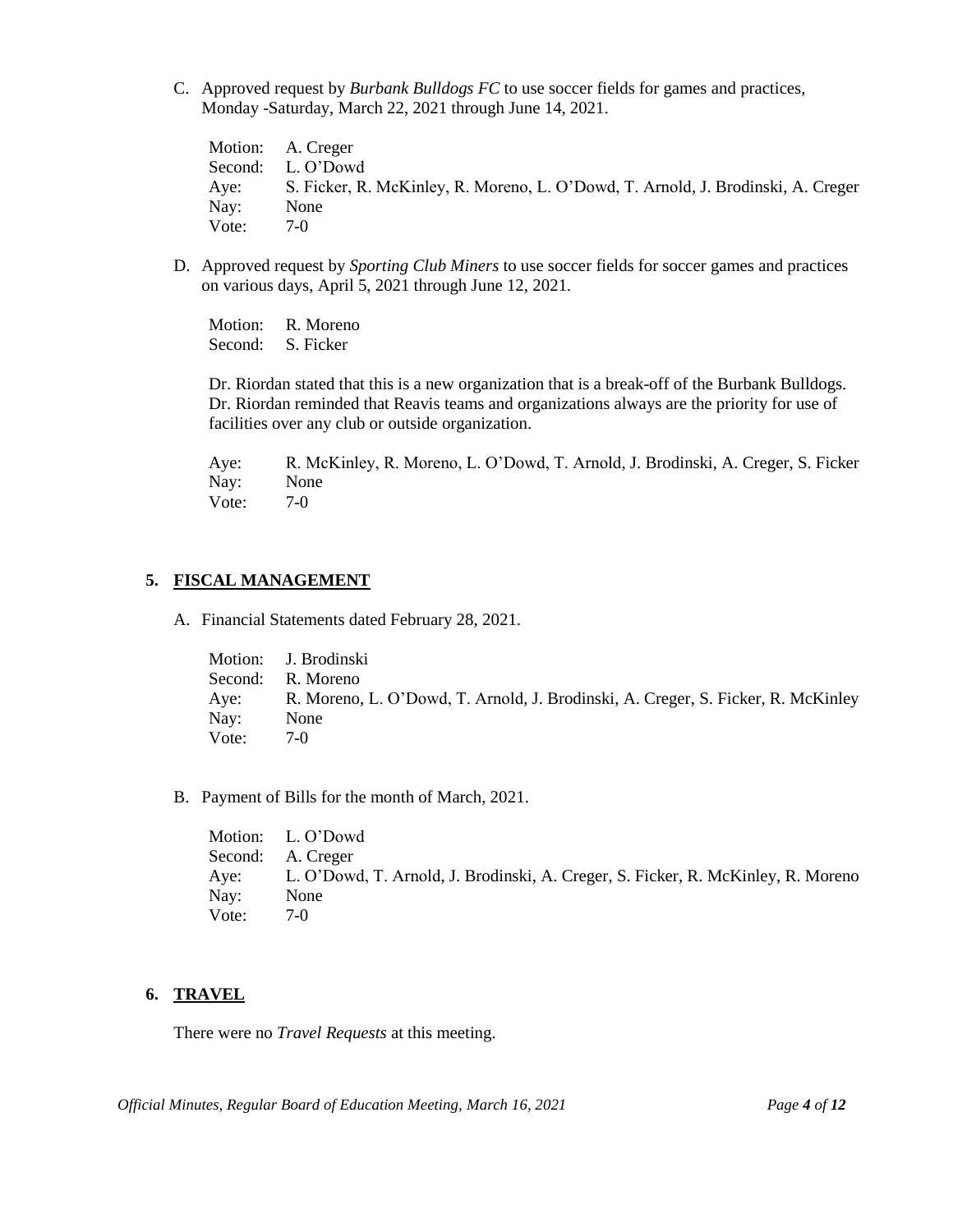#### **7. PERSONNEL**

A. Approved request for a leave of absence according to the provisions of the Family Medical Leave Act for Ms. Sarah Schultz, career facilitator, beginning tentatively on May 21, 2021.

Motion: L. O'Dowd Second: S. Ficker Aye: T. Arnold, J. Brodinski, A. Creger, S. Ficker, R. McKinley, R. Moreno, L. O'Dowd Nay: None Vote: 7-0

B. Approved resolution to non-renew and dismiss a probationary Title I Resource Center Coordinator, Ms. Leslie Shobe-Lettiere, at the conclusion of the 2020-2021 school year.

Motion: J. Brodinski Second: R. Moreno

Dr. Riordan reminded that this and the next 2 items are grant positions that are released each year. When the grants are approved and available, the positions will be posted.

Aye: J. Brodinski, A. Creger, S. Ficker, R. McKinley, R. Moreno, L. O'Dowd, T. Arnold Nay: None Vote: 7-0

C. Approved resolution to non-renew and dismiss a probationary Title I Numeracy Coach, Mr. Matthew Pashakarnis, at the conclusion of the 2020-2021 school year.

|       | Motion: L. O'Dowd                                                                     |
|-------|---------------------------------------------------------------------------------------|
|       | Second: R. Moreno                                                                     |
|       | Aye: A. Creger, S. Ficker, R. McKinley, R. Moreno, L. O'Dowd, T. Arnold, J. Brodinski |
| Nay:  | None                                                                                  |
| Vote: | $7-0$                                                                                 |

D. Approved resolution to non-renew and dismiss a probationary MACS Career Facilitator, Ms. Sarah Schultz, at the conclusion of the 2020-2021 school year.

Motion: R. Moreno Second: S. Ficker Aye: S. Ficker, R. McKinley, R. Moreno, L. O'Dowd, T. Arnold, J. Brodinski, A. Creger Nay: None Vote: 7-0

E. Approved resolution to non-renew and dismiss a probationary teacher, Mr. Jeffrey Grider, at the conclusion of the 2020-2021 school year.

Motion: R. McKinley

*Official Minutes, Regular Board of Education Meeting, March 16, 2021 Page 5 of 12*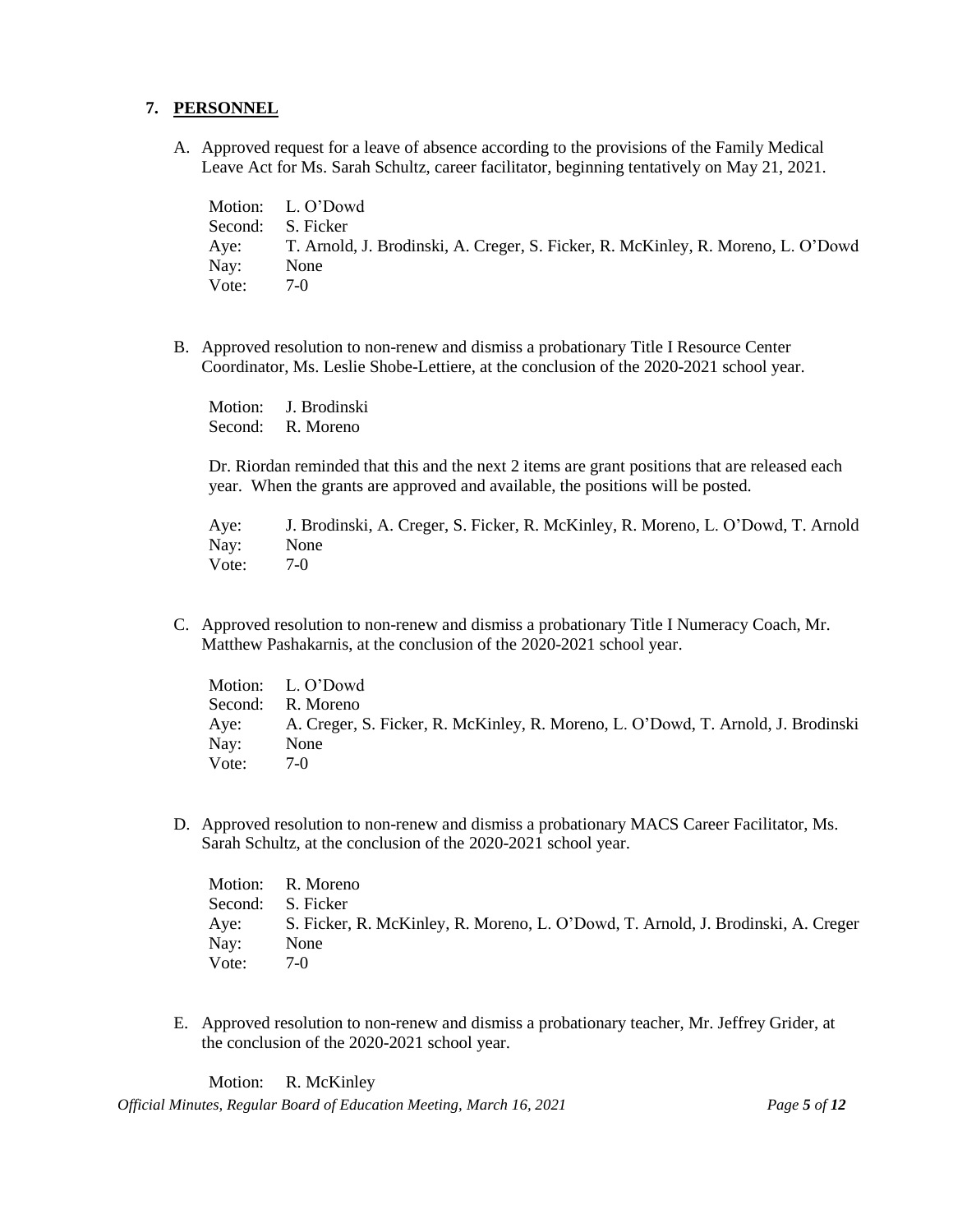Second: S. Ficker Aye: R. McKinley, R. Moreno, L. O'Dowd, T. Arnold, J. Brodinski, A. Creger, S. Ficker Nay: None<br>Vote: 7-0 Vote:

F. Approved resolution to non-renew and dismiss a part-time probationary teacher, Ms. Theresa Curtis, at the conclusion of the 2020-2021 school year.

|       | Motion: A. Creger                                                                     |
|-------|---------------------------------------------------------------------------------------|
|       | Second: J. Brodinski                                                                  |
|       | Aye: R. Moreno, L. O'Dowd, T. Arnold, J. Brodinski, A. Creger, S. Ficker, R. McKinley |
| Nay:  | None                                                                                  |
| Vote: | $7-0$                                                                                 |

G. Approved resolution to non-renew and dismiss teacher, Ms. Xanthia Gaines, at the conclusion of the 2020-2021 school year.

|       | Motion: L. O'Dowd                                                                     |
|-------|---------------------------------------------------------------------------------------|
|       | Second: R. McKinley                                                                   |
|       | Aye: L. O'Dowd, T. Arnold, J. Brodinski, A. Creger, S. Ficker, R. McKinley, R. Moreno |
| Nay:  | None                                                                                  |
| Vote: | $7-0$                                                                                 |

H. Approved resolution to non-renew and dismiss a part-time probationary teacher, Mr. Patrick Kustok, at the conclusion of the 2020-2021 school year.

| Motion: S. Ficker |                                                                                  |
|-------------------|----------------------------------------------------------------------------------|
|                   | Second: A. Creger                                                                |
| Aye:              | T. Arnold, J. Brodinski, A. Creger, S. Ficker, R. McKinley, R. Moreno, L. O'Dowd |
| Nay:              | None                                                                             |
| Vote:             | $7-0$                                                                            |

I. Approved resolution to non-renew and dismiss a part-time probationary teacher, Ms. Monica Manzke, at the conclusion of the 2020-2021 school year.

|       | Motion: L. O'Dowd                                                                     |
|-------|---------------------------------------------------------------------------------------|
|       | Second: R. McKinley                                                                   |
|       | Aye: J. Brodinski, A. Creger, S. Ficker, R. McKinley, R. Moreno, L. O'Dowd, T. Arnold |
| Nay:  | None                                                                                  |
| Vote: | $7-0$                                                                                 |

J. Approved resolution to non-renew and dismiss a part-time probationary teacher, Ms. Kelly Miller, at the conclusion of the 2020-2021 school year.

Motion: R. Moreno

*Official Minutes, Regular Board of Education Meeting, March 16, 2021 Page 6 of 12*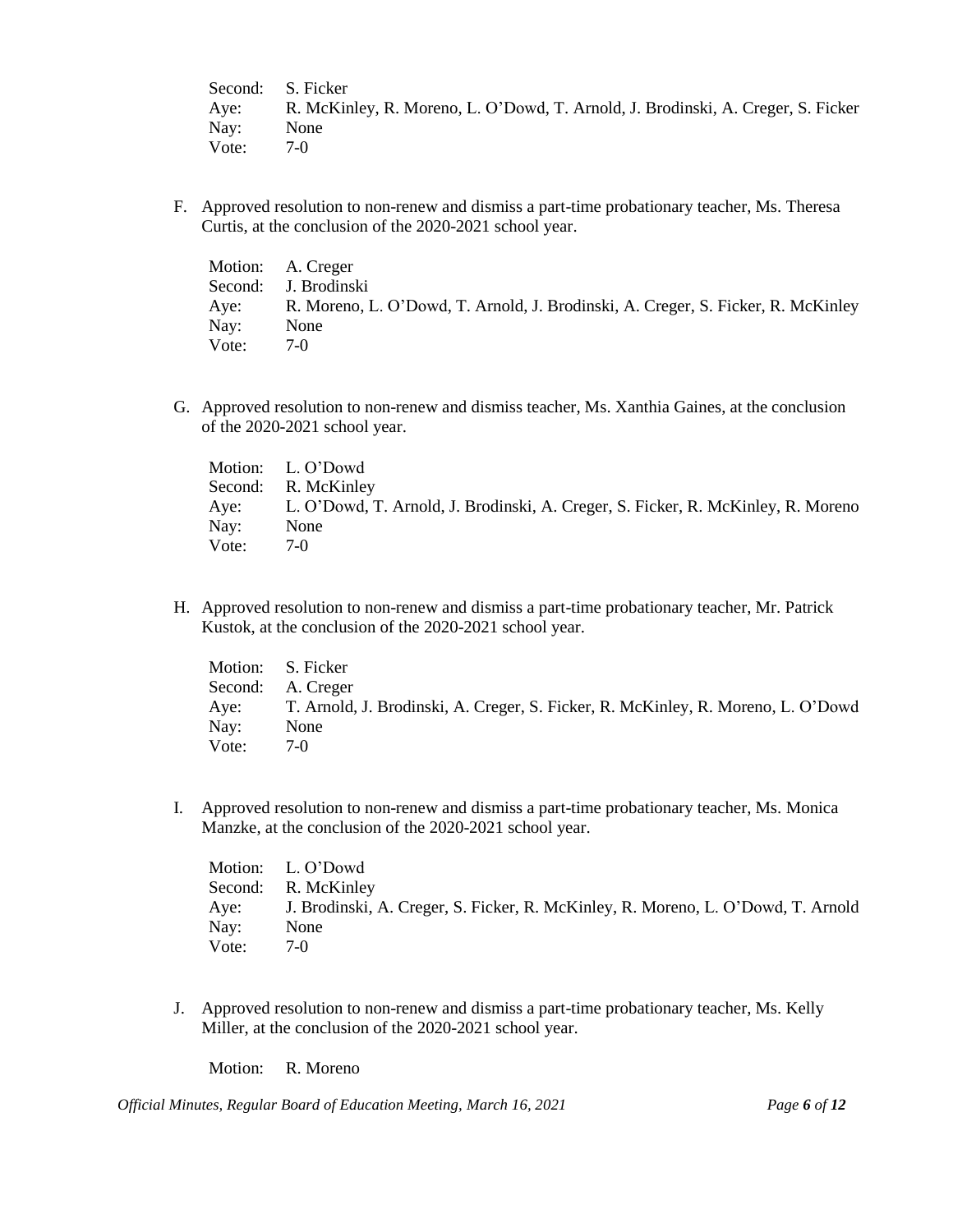Second: R. McKinley Aye: A. Creger, S. Ficker, R. McKinley, R. Moreno, L. O'Dowd, T. Arnold, J. Brodinski Nay: None Vote: 7-0

K. Approved resolution to non-renew and dismiss teacher, Ms. Yahaira Ramirez, at the conclusion of the 2020-2021 school year.

Motion: J. Brodinski Second: R. Moreno

Dr. Riordan commented that all part-time teachers are released each year.

Aye: S. Ficker, R. McKinley, R. Moreno, L. O'Dowd, T. Arnold, J. Brodinski, A. Creger Nay: None Vote: 7-0

L. Approved the renewal of the following probationary teachers as full time for the 2021-2022 school year:

| Mr. Joseph Carlini    | Ms. Stephanie Korbakes |
|-----------------------|------------------------|
| Ms. Kaitlin Farrell   | Mr. Samuel Krueger     |
| Mr. Nicholas Gamino   | Ms. Alexandria Mil     |
| Mr. Charles Homerding | Ms. Rachael Newnham    |
| Mr. Anthony Jerkovich | Mr. Jake Oswald        |
| Ms. Jamie Kadas       | Ms. Stacie Scheiner    |
| Mr. Joseph Kamper     |                        |

Motion: R. Moreno Second: R. McKinley Aye: R. McKinley, R. Moreno, L. O'Dowd, T. Arnold, J. Brodinski, A. Creger, S. Ficker Nay: None<br>Vote: 7-0 Vote:

M. Approved the hire of Mr. Patrick Kustok, teacher, for the 2021-2022 school year.

| Motion: S. Ficker |                                                                                  |
|-------------------|----------------------------------------------------------------------------------|
|                   | Second: R. McKinley                                                              |
| Aye:              | R. Moreno, L. O'Dowd, T. Arnold, J. Brodinski, A. Creger, S. Ficker, R. McKinley |
| Nay:              | None                                                                             |
| Vote:             | $7-0$                                                                            |

N. Approved request for a leave of absence according to the provisions of the Emergency Paid Sick Leave Act (EPSLA) for Ms. Deborah Horan, support staff, beginning on February 18, 2021 through March 8, 2021.

Motion: S. Ficker

*Official Minutes, Regular Board of Education Meeting, March 16, 2021 Page 7 of 12*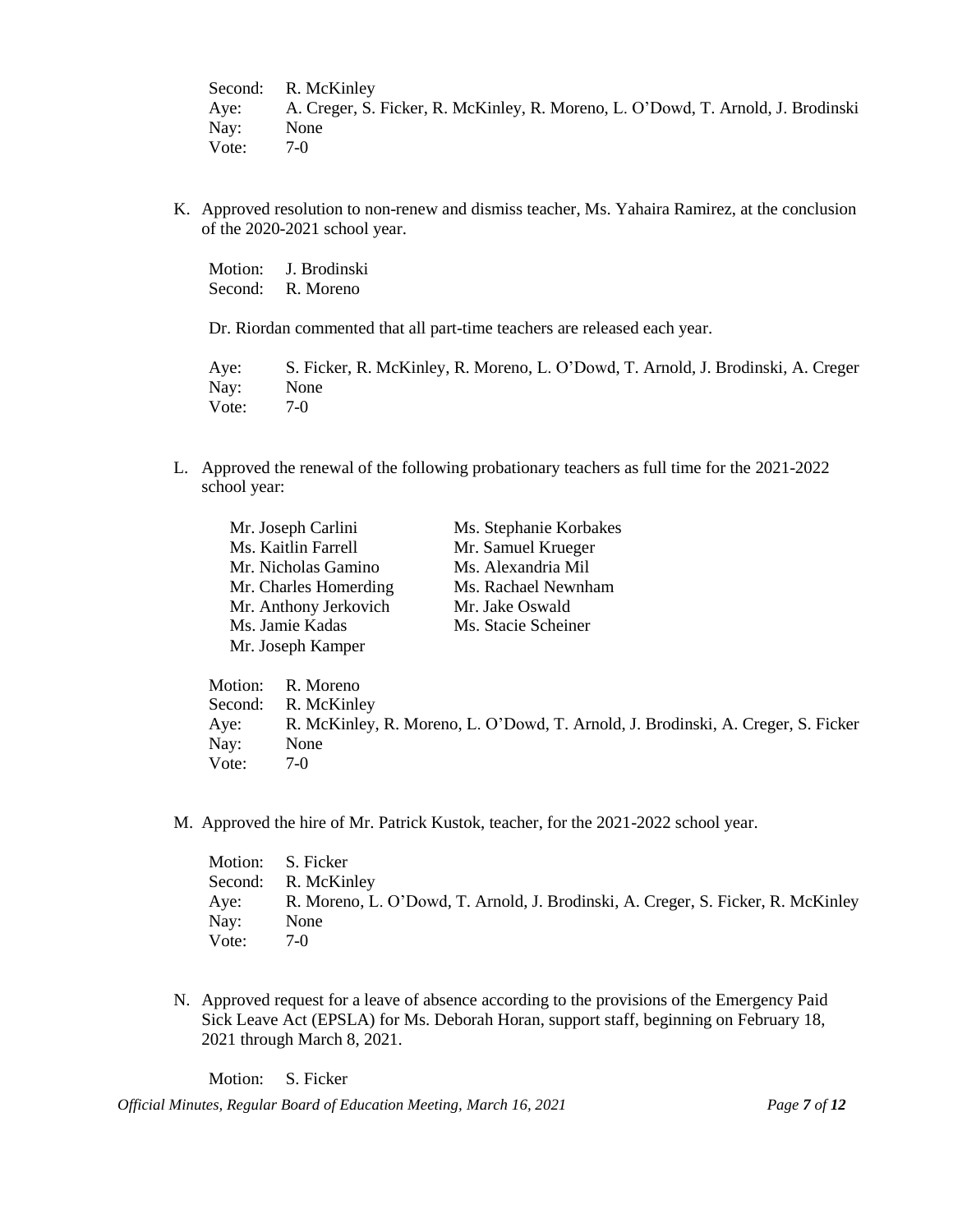Second: A. Creger Aye: L. O'Dowd, T. Arnold, J. Brodinski, A. Creger, S. Ficker, R. McKinley, R. Moreno Nay: None Vote: 7-0

O. Approved the hire of Ms. Monica Manzke, teacher, for the 2021-2022 school year.

Motion: A. Creger Second: R. Moreno

Dr. Riordan explained that this item and the next two were added on the addendum because decisions were received after the agenda was finalized.

Aye: T. Arnold, J. Brodinski, A. Creger, S. Ficker, R. McKinley, R. Moreno, L. O'Dowd Nay: None Vote: 7-0

P. Approved the hire of Mr. John Larocca, Assistant Girls' Soccer Coach, effective immediately.

|                   | Motion: R. Moreno                                                                     |
|-------------------|---------------------------------------------------------------------------------------|
| Second: S. Ficker |                                                                                       |
|                   | Aye: J. Brodinski, A. Creger, S. Ficker, R. McKinley, R. Moreno, L. O'Dowd, T. Arnold |
| Nay:              | None                                                                                  |
| Vote:             | 7-0                                                                                   |

Q. Approved the hire of Ms. Rachel Newnham, Assistant Softball Coach, effective immediately.

Motion: L. O'Dowd Second: A. Creger Aye: A. Creger, S. Ficker, R. McKinley, R. Moreno, L. O'Dowd, T. Arnold, J. Brodinski Nay: None Vote: 7-0

#### **8. OLD BUSINESS**

• Approved second and final reading of updated School Board Policies, as presented.

Motion: R. McKinley Second: S. Ficker Aye: S. Ficker, R. McKinley, R. Moreno, L. O'Dowd, T. Arnold, J. Brodinski, A. Creger Nay: None Vote: 7-0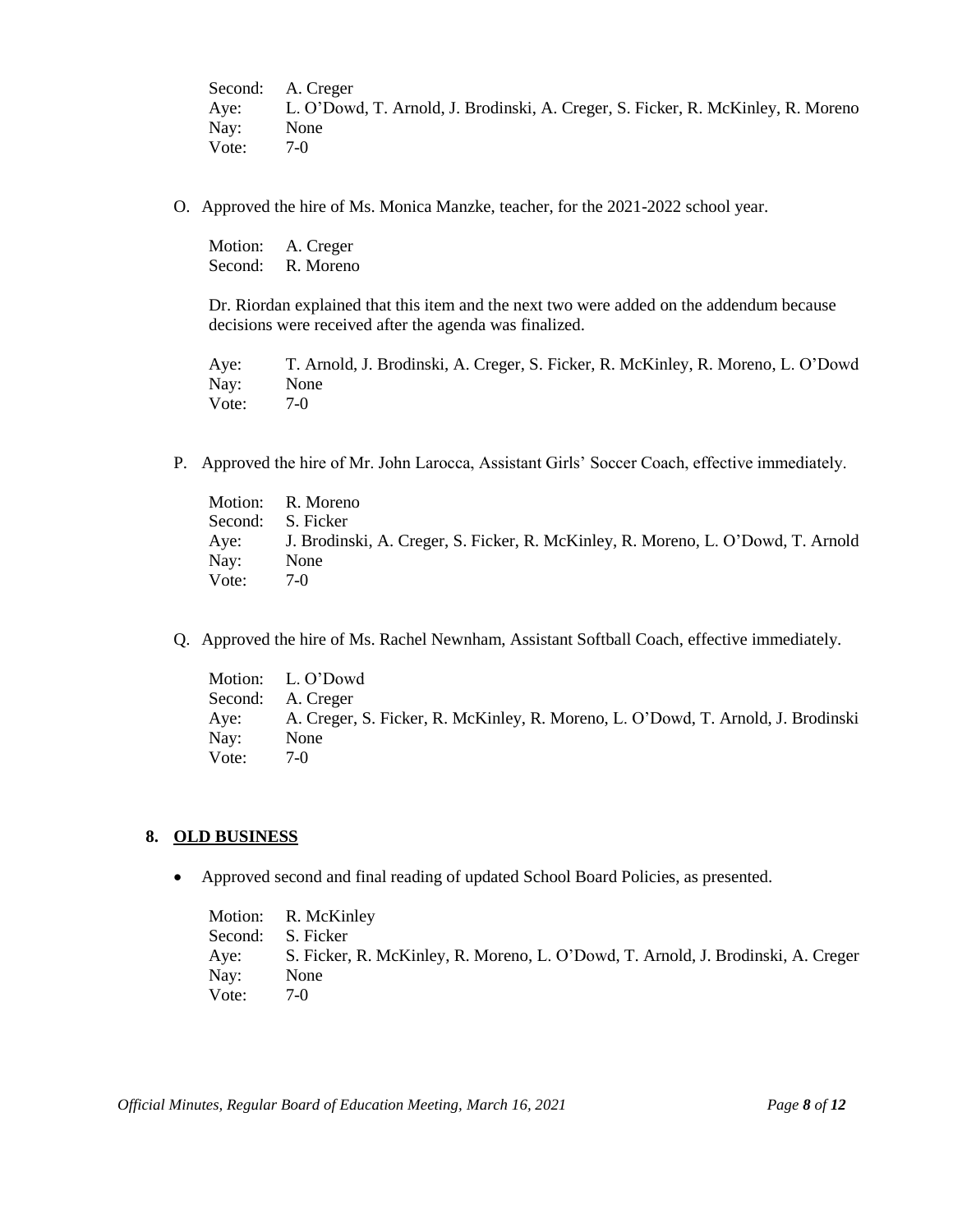## **9. NEW BUSINESS**

There was no *New Business* at this meeting.

## **10. CATEGORICAL REPORTS**

- A. Student Reports No Report
- B. Administration Principal Schultz

### **Remote Learning/Hybrid Learning Schedule**

The Illinois School Board of Education (ISBE) and the Illinois Department of Health (IDPH) released revised public health guidance for schools on Tuesday, March 9. The revised guidelines have created much discussion on what it means to return to full five day in-person learning and when. This guidance allows for the return to full, in-person instruction as soon as workably possible in each district.

We will welcome all in-person students 5 days per week beginning Monday, April 12. Until then, we will continue with our current hybrid format through March 25. Remote learning students have until March 22 to decide if they would like to move to in-person. A survey was sent out from our Student Services Director to remote families on March 15.

| March             | Current hybrid schedule; blue/gray teams can attend four (4) days per week; we are currently                                                                                                                                                                                 |
|-------------------|------------------------------------------------------------------------------------------------------------------------------------------------------------------------------------------------------------------------------------------------------------------------------|
| $22 - 25$         | averaging 450 students/day                                                                                                                                                                                                                                                   |
| March<br>29-April | Any remote student who indicated on the survey (due March 22) that they would like to<br>return to in-person learning can attend 4 days per week; we are anticipating an additional 150<br>students to our current 450 who are attending in the four (4) day per week option |
| April 2-9         | <b>Spring Break</b>                                                                                                                                                                                                                                                          |
| April 12-         | In-person learners will be in-person five (5) days; students who chose remote learning will                                                                                                                                                                                  |
| May 26            | remain in remote learning for the remainder of the semester                                                                                                                                                                                                                  |

We will continue to update faculty and staff with details related to the schedule and information related to PS attendance.

## **Important Upcoming Dates**

• Spring Break April 2-April 9

*Official Minutes, Regular Board of Education Meeting, March 16, 2021 Page 9 of 12*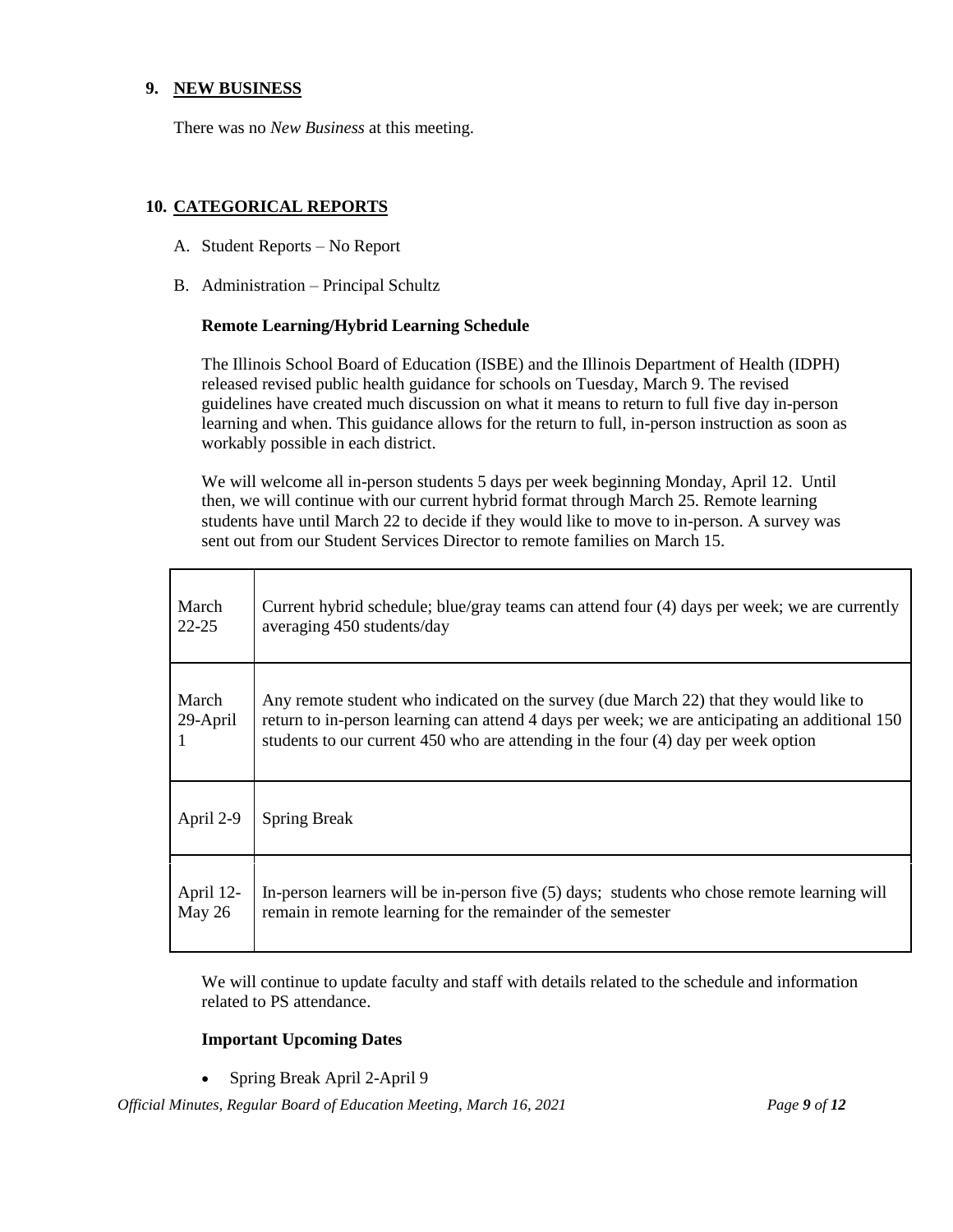- SAT April 13
	- o Class of 2022 will be in-person for the test
	- o Classes of 2021, 2023, & 2024 will be eLearning
	- Senior Celebration kick-off April 21
		- o 21 days of senior events
		- o Students should check their Gmail account for details next week
		- o March 17 McDonalds has partnered with us and will be giving 20% to Reavis from sales between 1-3pm
- April 23 will be a regular school day; we will not have a  $\frac{1}{2}$  day institute as originally planned on the school calendar
- Catch-up Day May 7
	- o Students will be remote asynchronous this day
- Seniors last day May 14
	- $\circ$  This will be a regular school day; we will not have a ½ day institute as originally planned on the school calendar

The National Board for Professional Teaching Standards (NBPTS) released a second announcement of newly named and renewed National Board Certified Teachers at the end of February. On behalf of the National Board Resource Center at Illinois State University and the Illinois National Board for Professional Teaching Standards (NBPTS) Comprehensive Support System. Congratulations to Krystyna Nasinska who has earned the title of National Board Certified teacher and Master Teacher designation on the Illinois Professional Educator License!

Congratulations to our Boys Swim and Dive Team for capturing their 9th straight conference title this past weekend. Congratulations also to our Drama/GI for earning Best in Fest at this past weekend's SSC conference event. Our state qualifying cheer team and the recent accolades of our band and choir have been highlights of this winter season. Spring sports have started too. We thank all of our coaches, sponsors, and students for their hard work and dedication to extracurriculars.

Mr. Novak updated the Board on the bond refunding. The last 45 days have been going through the process of preparing for the refinancing of the 2013 series bonds. As reported at the February 23rd Special Board meeting Mr. Novak has been working with Mr. Andrew Arndt, Baird Financial. He once again thanked Mr. Arndt and his team for the work they did. On Thursday, March 11, 2021, we went back out to market. All the bonds were sold at a savings of approximately \$2.3 million dollars to the taxpayers over the next 12 years. The terms or the length of the bonds does not change this just changes the interest rate. Closing is tentatively scheduled for March 30, 2021.

Secondly, Mr. Novak said preparations are beginning for next year's budget. The process is looking a little different under the current circumstances. The goal is to meet with administrators prior to spring break. This initial conversation reviews spending up to this point. There has really been a change in spending behavior with being out of the building so much this year.

Dr. Riordan updated the Board on the  $2<sup>nd</sup>$  dose vaccination day which was March  $12<sup>th</sup>$  with another  $2<sup>nd</sup>$  dose day scheduled for March  $19<sup>th</sup>$ . There were 250 doses administered by nurse volunteers from Reavis, AERO, District 111, District 110 and Stickney. The March  $19<sup>th</sup>$  day will conclude our vaccination distribution for now. Any employee at Reavis, AERO, District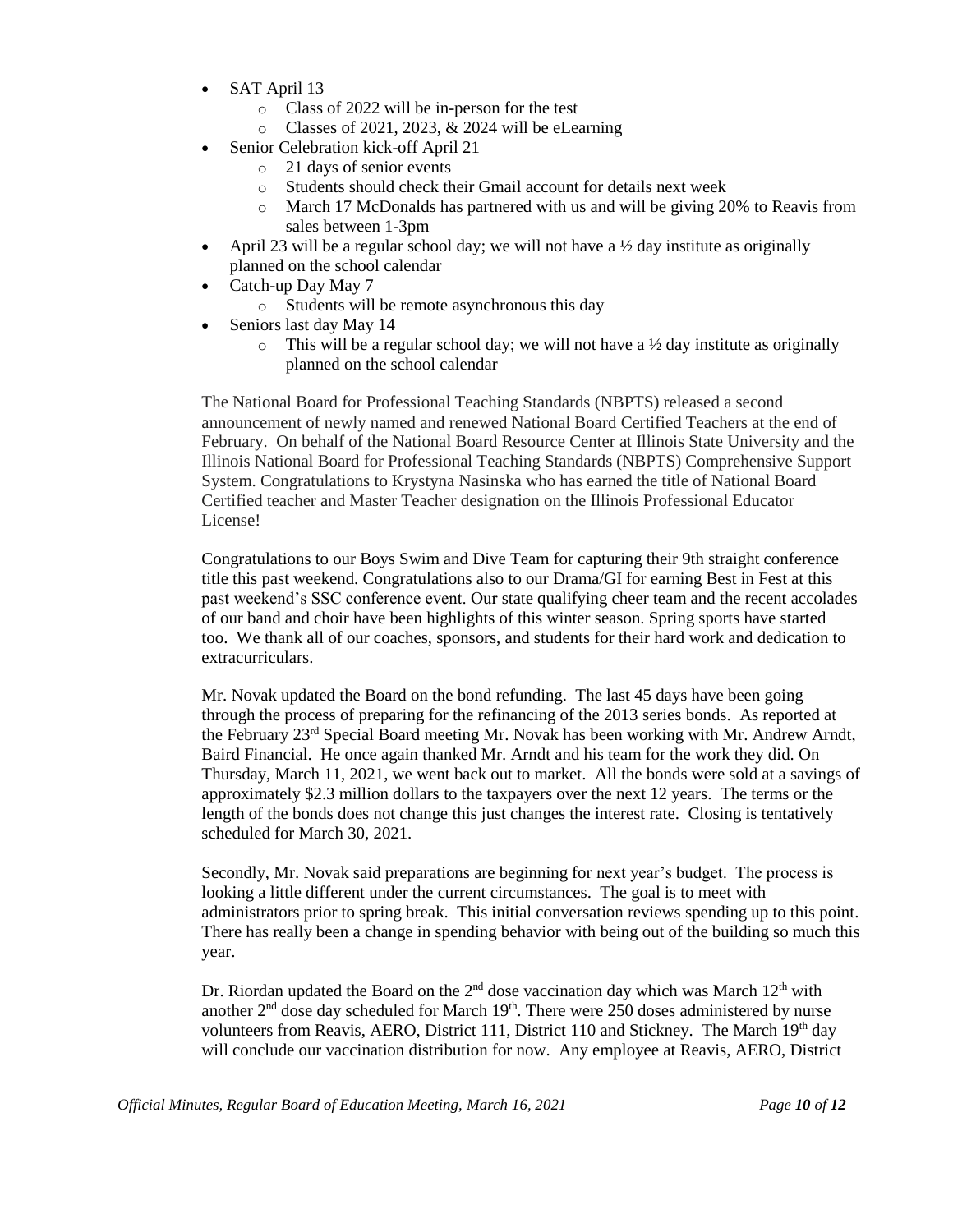111 and 110 that wanted the vaccination was able to receive it. Dr. Riordan again stated how thankful he is for Stickney Township and how cooperative they have been through this process.

Ms. Creger asked what is the percentage of employees at Reavis that have been vaccinated? Dr. Riordan responded that approximately 80%. An exact number is not available because some employees did receive the vaccine at an outside location. It is not mandated to receive or to report if you have the vaccine.

Dr. Riordan provided an update on the North Gym Locker Room project. Currently, work is being done on piping, plumbing and getting ready to poor the floor then building the load bearing wall. At this time, it is a hard hat area and not safe for the Board to go into the area to see the progress.

Dr. Riordan once again thanked the Board for their support during these unprecedented times. Also, acknowledging the support he has received from Mr. Novak and Principal Schultz with student life. The administrative team and the teachers have done the best they can under these conditions. The support staff and maintenance staff that have been coming to work every day deserve thanks as well. The hall monitors and cafeteria workers continue to be flexible in their roles.

Mr. Moreno wanted to personally thank the individuals that organized the Infinity Walk that was held last week to commemorate the 1-year anniversary of the governor's mandate to close schools due to Covid-19 and remember the lives lost since then. Dr. Riordan noted that Mr. Witting and Principal Schultz organized the event. Principal Schultz added it was a great way to move forward, memorialize and reflect. The 29 hours of constant walking represented the 29 million cases identified by the CDC. It started on Thursday, March 11 and concluded on Friday, March 12. As with everything at Reavis, it was a team effort between students, faculty, staff and community members. Principal Schultz ended by saying the Infinity Walk was pretty special.

Dr. Riordan concluded the meeting by reminding everyone that one year ago, March 16, 2020 was a very significant day. It is when the governor mandated all schools close for at least two weeks. Which schools did not reopen after the two weeks. The Dow Jones lost 3000 points. Most importantly, that same day, the referendum was passed and changed the trajectory of Reavis High School and the things that will happen here that will benefit generations to come.

- C. Teachers Union No Report
- D. Support Staff Union No Report
- E. Maintenance Union No Report
- F. Board Reports No Report

# **11. CLOSED SESSION**

Enter into Executive Session pursuant to the Open Meetings Act, 5 ILCS 120/2, to consider the appointment, employment, compensation, dismissal or evaluation of personnel, contract